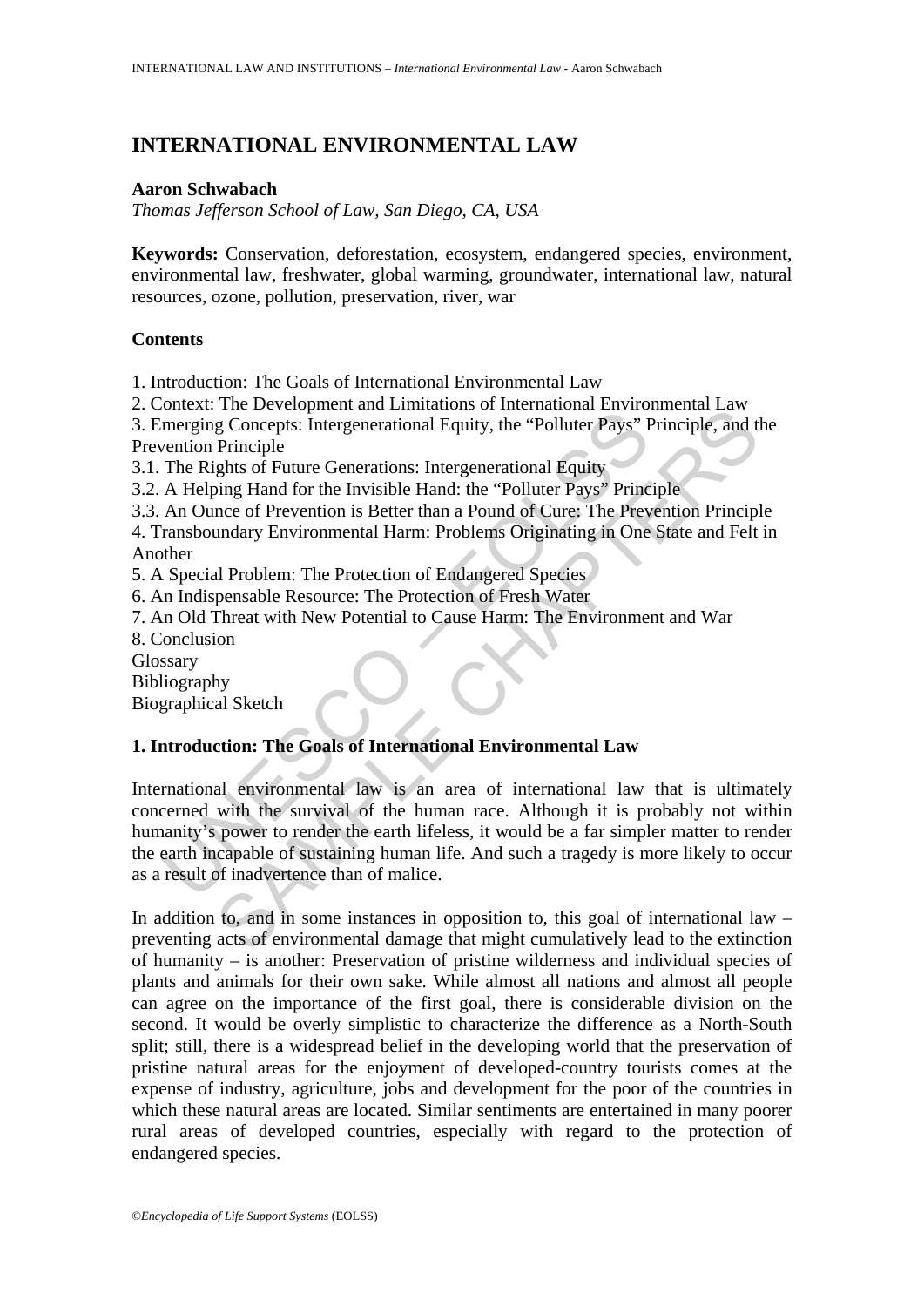The problem of the first area of environmental law is to determine, often using incomplete or disputed scientific evidence, what must be done to ensure the continued maintenance of an ecosystem fit for human habitation. Even where the risks and solutions are known, the rulemaking process often encounters opposition from industries and government officials who are more concerned with short-term profits than with long-term survivability.

The second area involves these problems as well, but an even greater problem is the balancing of purely environmental concerns against economic and quality-of-life concerns for those directly affected. For example, a Native Alaskan might ask, "How many people will ever visit the Arctic National Wildlife Refuge?" She might answer herself, "Very few and those will be wealthy tourists from the lower forty-eight states, from Japan, and from Europe. And all of their money will be spent on tour operators based in Anchorage or even Seattle; none of it will be spent here, where many poor people need jobs. Why shouldn't we drill for oil, and perhaps provide jobs for our people, who in turn will provide medical care, education and a chance at a better life for our children?"

d in Anchorage or even Seattle; none of it will be spent here,<br>ple need jobs. Why shouldn't we drill for oil, and perhaps pr<br>ple, who in turn will provide medical care, education and a chance<br>children?"<br>remainder of this a The remainder of this article will examine the difficulties raised by these questions, first through a discussion of the contexts and underlying concepts of modern international environmental law, and then through an examination of the specific problems of protecting endangered species and freshwater resources and of environmental damage caused by war.

### **2. Context: The Development and Limitations of International Environmental Law**

Although the development of international environmental law is still in its relatively early stages, it can already be observed: that activity that directly threatens human life, health or economic welfare is more closely regulated than activity that threatens flora and fauna and has only an indirect impact on humanity, with one significant exception.

when<br>anchorage or even Seattle; none of it will be spent here, where many p<br>d jobs. Why shouldn't we drill for oil, and perhaps provide jobs for<br>o in turn will provide medical care, education and a chance at a better life<br> The exception is the protection of endangered species. A few species of animals, mostly large mammals, have captured the public imagination to a sufficient extent to rate a well-developed regime of international law to protect them. The development of this body of law has been greeted with a certain amount of unease, detractors refer to the elephants, pandas, polar bears, whales and so forth singled out for special protection as "charismatic megafauna," pointing out that their prominence in the media and their ability to attract human affection is utterly unrelated to their importance to the ecosystem.

Despite some environmental provisions in earlier treaties, international environmental law as a clearly defined area of international law did not exist before World War II, and did not really come to prominence until some decades later. The post-World War II era saw a steady increase in awareness of environmental problems, along with an increase in the severity and incidence of those problems. The increase in environmental problems was paralleled by an increase in global economic activity, although the exact relationship between the two is complex and the subject of furious debate. Some argue that free trade and the wealth it produces is necessary to promote environmental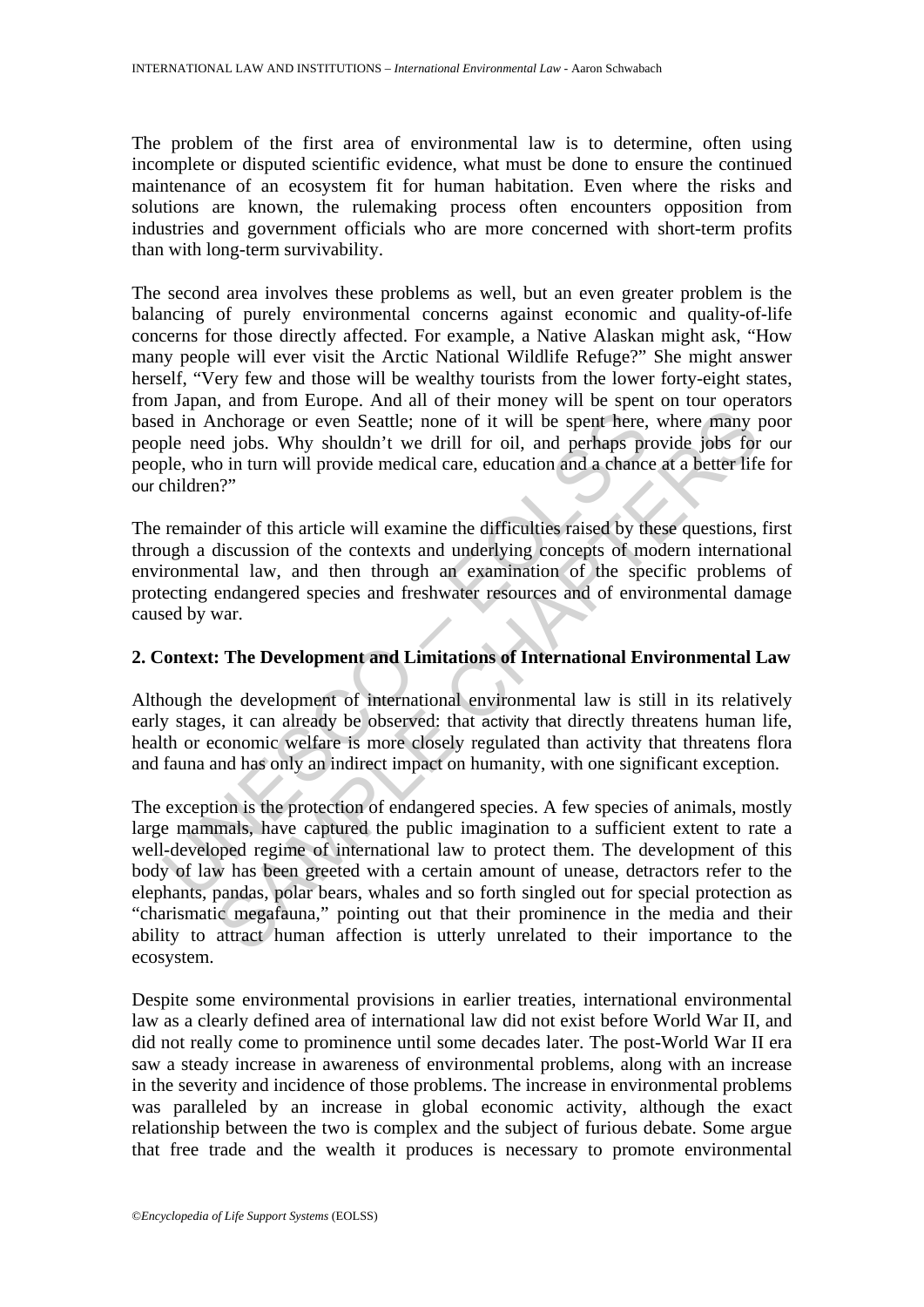protection by providing countries with additional resources to ensure sustainable development. Others suggest that trade must be limited to ensure that its environmentally harmful impacts are constrained; the contention that trade is related to wealth is also disputed.

National boundaries are geographically and environmentally arbitrary. In some cases they indicate the limits of some past kingdom's military expansion; in others they are lines drawn on a map by some colonial power or by agreement between the countries concerned. In very few cases do they conform to the boundaries of environmental regions? When a border follows the watershed line of a mountain range, for instance, there is a certain environmental logic to it. When the border follows the midpoint of a river, on the other hand, it is an environmental absurdity: The river receives water from tributaries on both sides of the border, and surface water and groundwater move constantly and freely across the border. When (as often happens) the two countries' legal regimes of environmental protection differ dramatically, one country will suffer environmental harm as the result of the other's lax regime.

## **3. Emerging Concepts: Intergenerational Equity, the "Polluter Pays" Principle, and the Prevention Principle**

A number of related international environmental law concepts have arisen in recent decades, and have often served to highlight the differences in the interests of developing and developed nations. Three concepts incorporated, in varying degrees, into many environmental agreements are – intergenerational equity, the "polluter pays" principle, and the prevention principle.

### **3.1. The Rights of Future Generations: Intergenerational Equity**

stantly and freely across the border. When (as often happens)<br>
I regimes of environmental protection differ dramatically, one<br>
ironmental harm as the result of the other's lax regime.<br> **Intergrame**<br> **Intergrame Concepts:** and freely across the border. When (as often happens) the two count<br>nes of environmental protection differ dramatically, one country will st<br>ntal harm as the result of the other's lax regime.<br>Sample Concepts: Intergenerati Intergenerational equity is the idea that we who now live on the earth owe a duty to future generations to provide them with an environment no worse (and, if possible, better) than we have received, and not to deplete resources to such a degree that they will be unavailable to future generations. It is thus closely related to the idea of sustainable development: Resources should not be consumed faster than they can be replaced. A desert country that uses a "fossil" (non-replenishing) aquifer to grow wheat, for instance, is engaging in unsustainable development. Its well-watered neighbor that burns its forests for fuel at a rate faster than new trees can be grown is also engaging in unsustainable development. The sustainable solution would be for the well-watered country to grow the wheat, and the desert country to use its supply of sunlight to generate electricity, perhaps by replacing wheat fields with fields of solar cells.

On this level, the idea is closely related to the idea of comparative advantage. But in reality, some developing countries argue the "sustainable" solutions offered by the developed world are rarely workable, and when workable, succeed only in sustaining an existing level of poverty; "sustainable development" is often seen as a code for "no development."

Similarly, many in developing countries see intergenerational equity as requiring them to remain poor today so that the descendants of the rich can continue to be rich in the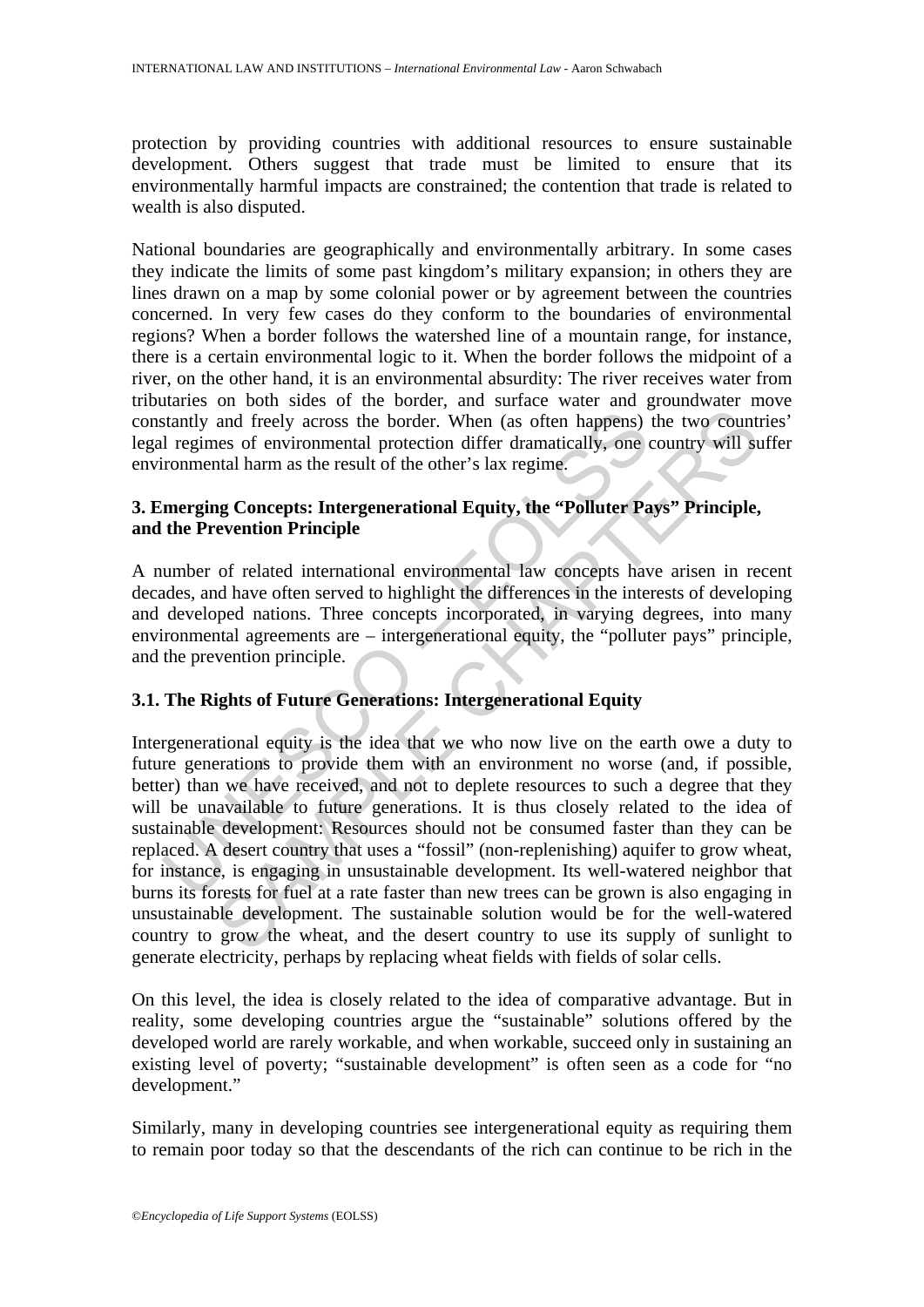future. Further, some argue that the duty of the poor to their children is to become rich, so that they can provide their children with the same advantages that the children of the rich enjoy. The protection of endangered species provides a particularly illustrative example of the problems of intergenerational equity. Once a species is extinct, it can not be restored; yet the term "equity" seems to require each generation to furnish its successors with an earth equipped with all of the same species as the earth it inherited. Specific performance, after all, is an equitable remedy.

land. Less land to farm and raise cattle means more poverty in A<br>tion to the danger posed by poaching seems obvious – cut off th<br>sell the ivory to support anti-poaching efforts – although the sol<br>sive opposition from envir issal and to farm and raise cattle means more poverty in Africa. An economic the danger posed by poaching seems obvious – cut off the elephants' by increasing efforts – although the solution has met proposition from enviro Yet the cost of maintaining a particular endangered species may be unreasonably high. Some charismatic megafauna – pandas, say – are rare in any case, and support a sufficient tourism industry to pay their own way. Others, though, even if equally charismatic, are far more costly to support. African elephants, for example, are much less rare than pandas, are spread over a wide range, and compete directly with humans for land. Less land to farm and raise cattle means more poverty in Africa. An economic solution to the danger posed by poaching seems obvious – cut off the elephants' tusks and sell the ivory to support anti-poaching efforts – although the solution has met with massive opposition from environmentalists and animal rights activists. An economic solution to the problem of habitat destruction and human encroachment on elephant range (or, depending on one's viewpoint, of elephant encroachment on humanity's range) seems much more difficult to achieve. Although tourists do come to see elephants, they visit only a few, relatively stable, countries. It will be many years before any significant number of tourists visits Congo to view the forest elephants. Even countries that at one time supported a wildlife tourism industry, such as Rwanda, will find that industry difficult or impossible to restore if a political and humanitarian disaster frightens away the tourists.

### **3.2. A Helping Hand for the Invisible Hand: the "Polluter Pays" Principle**

The "polluter pays" principle is an application of classical liberal economics, and is much less controversial. The idea is that pollution enables a polluter to dispose of wastes at little or no cost. These externalized costs are borne by those who live downstream or downwind, and whose property, health and livelihood are adversely affected. Although the costs to these persons may be enormous, the polluter has no incentive to stop polluting. If costs are not internalized, there is actually an incentive to engage in environmentally destructive behavior.

One of the primary goals of international environmental law is to force polluters to internalize the costs of pollution through the use of some mechanism such as lawsuits, effluent fees, or tax laws. In some cases, it may continue to be profitable for the polluter to pollute; by compensating others for the injuries caused by the pollution, the polluter could continue the profitable activity. This result is generally pleasing to developed and developing countries, but not to environmental activists.

### **3.3. An Ounce of Prevention is Better than a Pound of Cure: The Prevention Principle**

The idea behind the prevention, or preventative, principle is that when the risks of any process or product are unknown, one should always err on the side of prevention. For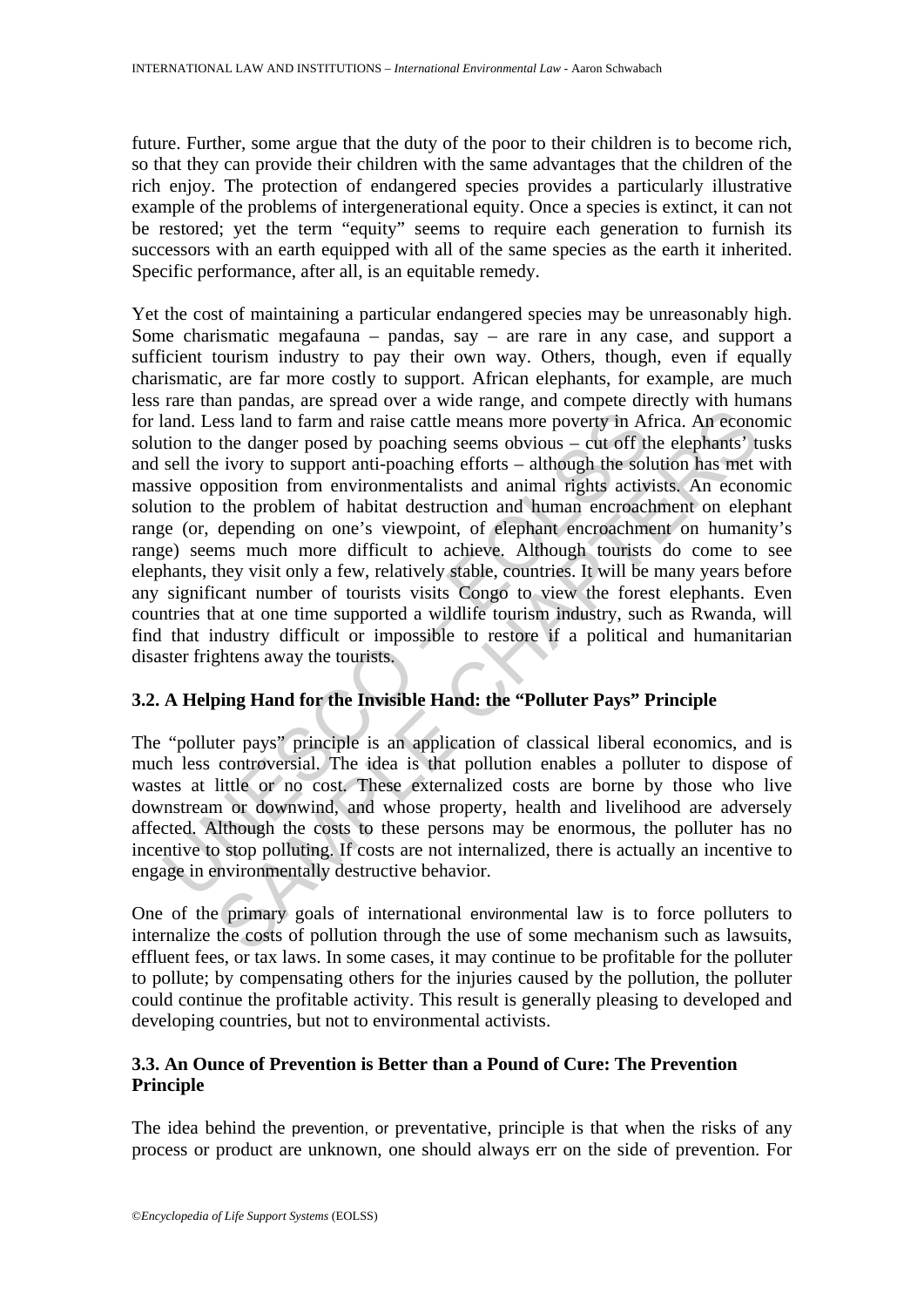example, pollutants whose environmental harmfulness has not yet been determined should be treated as harmful. Industries in developed and developing countries object to the principle as lacking any sound economic basis. Environmentalists, on the other hand, point out that prevention is far cheaper than remediation. Examples abound of substances that ultimately proved far more costly in terms of damage to human health and the environment, or in costs of remediation of amelioration, than any benefit gained therefrom: Asbestos, leaded gasoline, mercury, and thalidomide are just a few. And once a substance is determined not to be harmful, it can always be removed from the list of proscribed substances.

- -
- -
- -

TO ACCESS ALL THE 13 PAGES OF THIS CHA<br>
Visit: http://www.eolss.net/Eolss-sampleAllChapte<br>
visit: http://www.eolss.net/Eolss-sampleAllChapte<br>
ideas.net/Eolss-sampleAllChapte<br>
ideas.net in Endangered Species of Wild Fauna a TO ACCESS ALL THE 13 PAGES OF THIS CHAPTER,<br>
Visit: http://www.eolss.net/Eolss-sampleAllChapter.aspx<br>
w<br>
w<br>
m International Trade in Endangered Species of Wild Fauna and Flora (CITES), Mar<br>
N.T.S. 243, 27 U.S.T. 1087, T.L. TO ACCESS ALL THE **13 PAGES** OF THIS CHAPTER, Visit: http://www.eolss.net/Eolss-sampleAllChapter.aspx

#### **Bibliography**

#### **Treaties:**

Convention on International Trade in Endangered Species of Wild Fauna and Flora (CITES), March 3, 1973, 993 U.N.T.S. 243, 27 U.S.T. 1087, T.I.A.S. No. 8249, 12 I.L.M. 1085 (1973)

Convention on the Prohibition of Military or Any Other Hostile Use of Environmental Modification Techniques (ENMOD), Dec. 10, 1976, 31 U.S.T. 333, 1108 U.N.T.S. 152

Protocol Additional to the Geneva Conventions Relating to the Protection of Victims of International Armed Conflicts, June 8, 1977, U.N. Doc. A/32/144, 16 International Legal Materials 1391

Rome Statute on the International Criminal Court, U.N. Doc. A/CONF. 183/9 (1998)

### **Cases:**

Corfu Channel Case (United Kingdom v. Albania), 1949 International Court of Justice 4, 21 (Apr. 9, 1949) (determination on the merits)

Lac Lanoux Arbitration (Spain v. France), 12 United Nations Reports of International Arbitral Awards 281 (1957)

Trail Smelter Case (United States v. Canada), 3 Reports of International Arbitral Awards 1905 (1941), reprinted in 35 American Journal of International Law 684 (1941)

#### **Aspirational Documents:**

Report of the United Nations Conference on the Human Environment (Stockholm Declaration), U.N. Doc. A/CONF.48/14/Rev.1 (1972)

Rio Declaration on Environment and Development, June 13, 1992, U.N.Doc. A/CONF.151/26(vol. I)(1992), 31 I.L.M. 874

World Charter for Nature, Oct. 28, 1982, G.A. Res. 37/7 (Annex), U.N. GAOR, 37th Sess., Supp. No. 51, at 17, U.N. Doc. A/37/51, 22 I.L.M. 455 (1983)

#### **Books:**

Schwabach, Aaron, *International Environmental Disputes: A Reference Handbook* (Santa Barbara: ABC-CLIO 2005) Weiss, Edith Brown, In Fairness to Future Generations 99-103 (1989).